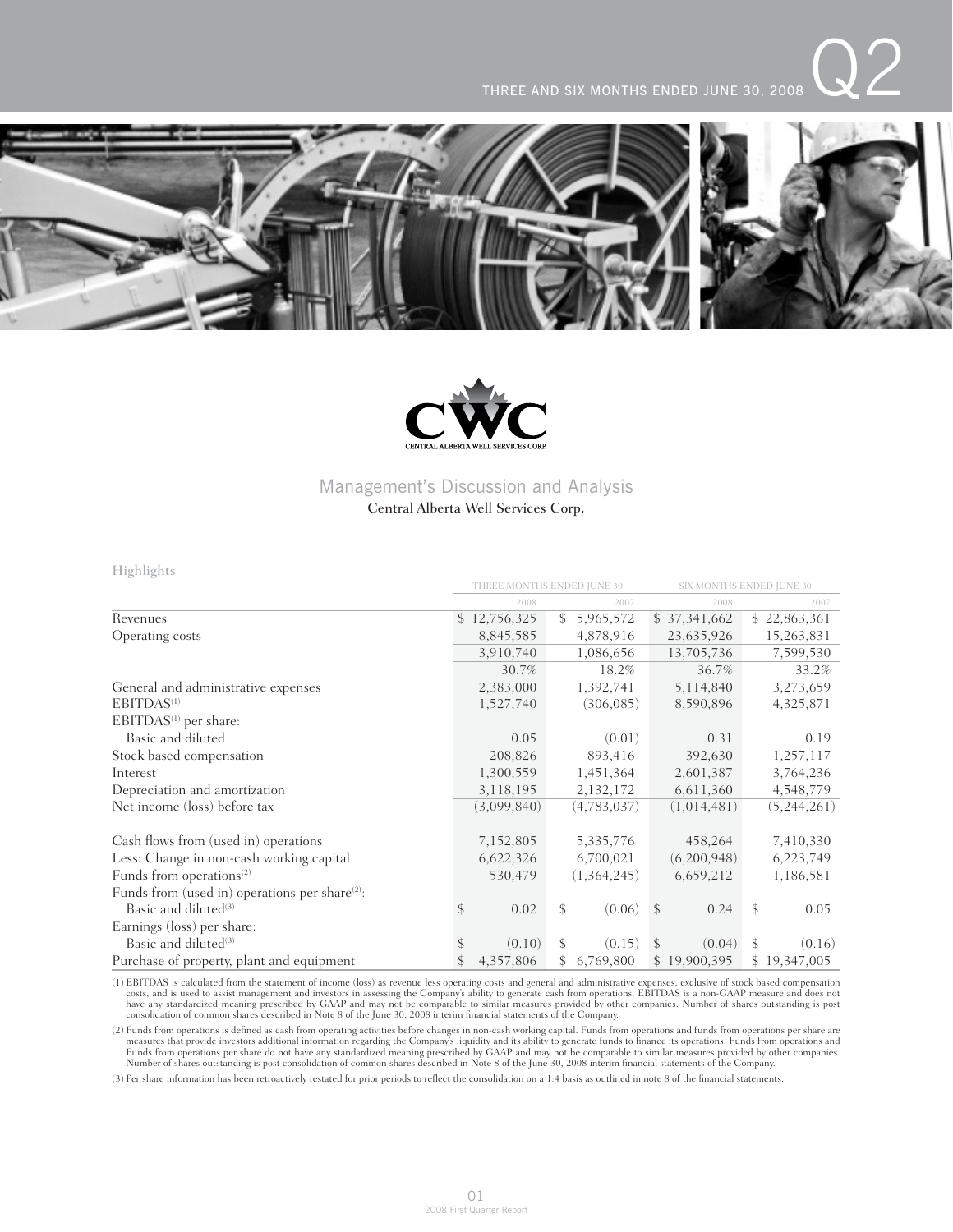The following is management's discussion and analysis ("MD&A") of Central Alberta Well Services Corp.'s ("CWC" or the "Company") unaudited operating and financial results for the quarter ended June 30, 2008. This MD&A should be read in conjunction with CWC's audited financial statements for the year ended December 31, 2007. Additional information, including the Annual Information Form ("AIF"), on the Company can be found on the Company's website at www.cawsc.com or on SEDAR at www.sedar.com. The information provided in this MD&A is current as of August 26, 2008.

This discussion should not be considered all-inclusive, as it excludes changes that may occur in general economic, political and environmental conditions.

Certain statements contained in this MD&A, including statements which may contain such words as "could", "should", "believe", "expect", "will", and similar expressions and statements relating to matters that are not historical facts are forward-looking statements including, but not limited to, statements as to: future capital expenditures, including the amount and nature thereof; business strategy; expansion and growth of the Company's business and operations; and other matters.

Management has made certain assumptions and analyses which reflect their experiences and knowledge in the industry. These assumptions and analyses are believed to be accurate and truthful at the time, but the Company can not assure readers that actual results will be consistent with these forward looking statements.

However, whether actual results, performance, or achievements will conform to the Company's expectations and predictions is subject to known and unknown risks and uncertainties which could cause actual results to differ materially from the Company's expectations. Additional information regarding the risks and uncertainties significant to the Company are provided in the AIF.

All forward looking statements made in the MD&A are qualified by these cautionary statements and there can be no assurance that the actual results or developments anticipated by the Company will be realized or, even if substantially realized , that they will have the expected outcomes to or effects on the Company or its business operations. The Company does not intend, and does not assume any obligation, to update these forward-looking statements, except as required by applicable securities legislation.

### Corporate Development

During the first six months of 2008 the Company continued to focus on growing the size of the operating fleet through asset acquisition and by manufacturing key pieces of equipment. In the first quarter of 2008, the Company took possession of four newly completed service rigs and related equipment and completed the acquisition of nine additional service rigs and established an operation base in Brooks, Alberta. In the first quarter of 2008 the Company's total investment in equipment was \$15.5 million. In the second quarter of 2008, the Company continued to focus on growth of the fleet with the acquisition of three service rigs and related equipment and personnel from an Alberta based drilling company.

The Company's corporate office is located in Calgary, Alberta and the main operating center is located in Red Deer, Alberta, with branch offices in Provost, Brooks and Whitecourt, providing well services to oil and gas exploration and development companies operating in Western Canada.

### Overview

For the quarter ending June 30, the Company generated \$12.8 million in revenue and net loss before tax of (\$3.1) million compared to 2007 revenues of \$6.0 million and a loss of (\$4.8) million before tax. Year to date revenues were \$37.3 million and net loss before tax was (\$1.0) million versus \$22.9 million in revenues and a net loss of (\$5.2) for the first six months of 2007. This increase is a largely due to increased utilizations as well as an increase in capital in the Well Servicing Segment. In the Well Servicing Segment, the \$5.2 million year over year increase in revenues was largely a result of the acquisition of nine additional service rigs and related equipment acquired which established a physical presence for the Company in Brooks, Alberta combined with the utilization of additional equipment following the completion of the capital build program. Year to date, revenues in the Well Servicing Segment have increased by 87% or \$12.3 million. In the Other Oilfield Services Segment, increased utilization rates as a result of strengthening natural gas prices and successful multi-services marketing resulted in the year over year increase in revenues of \$1.6 million or 80% for the three months ended June 30, 2008. Year to date revenues for the Other Oilfield Services Segment have increased \$2.2 million. Year over year, income (loss) before taxes in the Well Servicing and Other Oilfield Services Segments saw increases of \$0.6 and \$2.1 million respectively.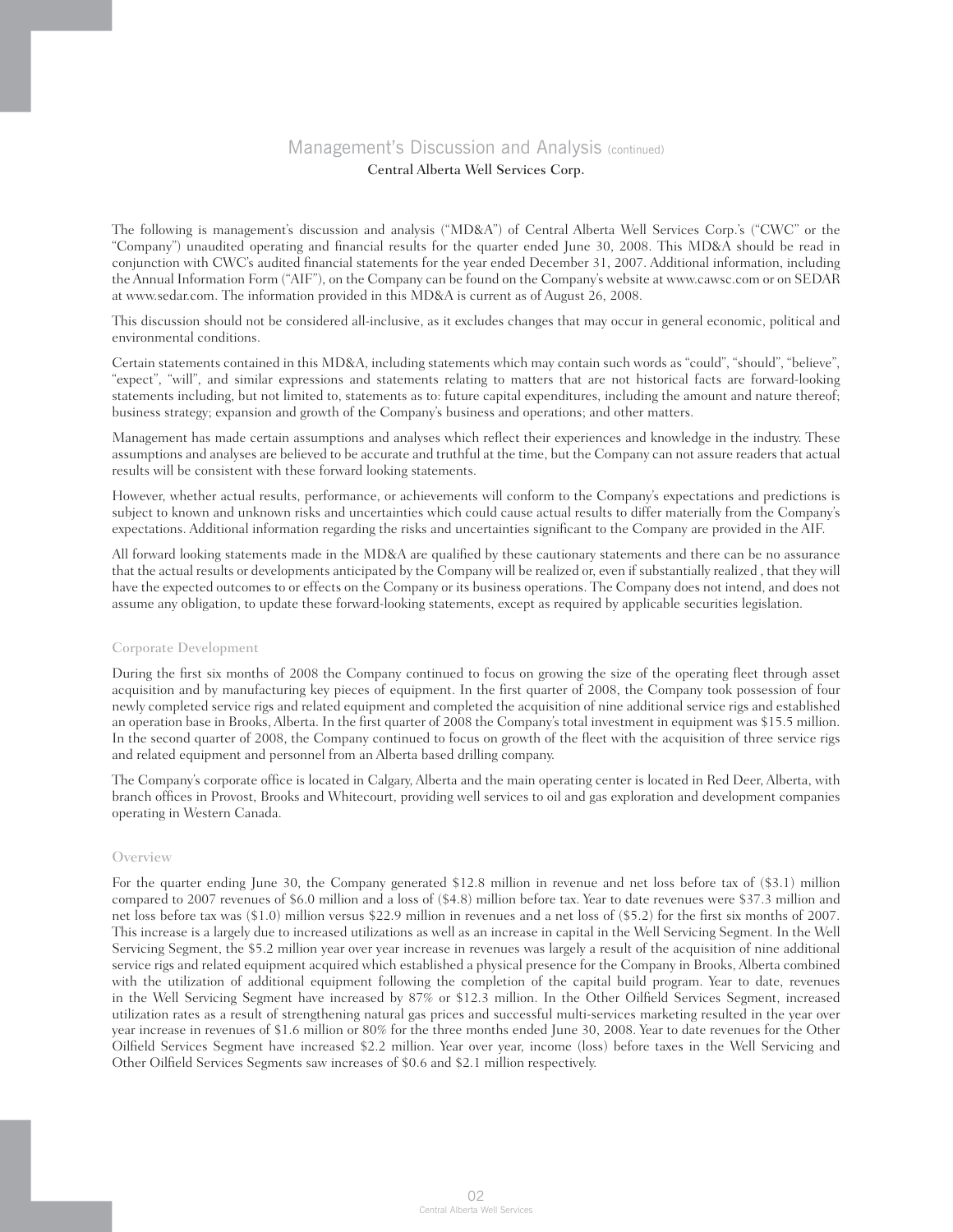# Management's Discussion and Analysis (continued)

### Central Alberta Well Services Corp.

Utilization for the second quarter of 2008 for the Well Servicing Segment was 41% (13,588 hours) versus 36% (6,221 hours) for the second quarter of 2007. Utilization for the Other Oilfield Services Segment in the second quarter was 27% versus 17% in the second quarter of 2007. Utilizations in the Other Oilfield Services Segment are based on the number of jobs performed in the period.

The Company took possession of four service rigs in the final quarter of 2007. Four additional manufactured and nine rigs acquired from Wellco Energy Services Partnership ("Wellco") were added to the fleet in the first quarter of 2008. The final rig under the capital build program was delivered early in the second quarter of 2008 and utilized during the second quarter. The three service rigs and related equipment purchased late in the second quarter will impact the third and fourth quarter results.

|                               | THREE MONTHS ENDED JUNE 30 |             |    |             |              | SIX MONTHS ENDED JUNE 30 |              |               |
|-------------------------------|----------------------------|-------------|----|-------------|--------------|--------------------------|--------------|---------------|
|                               |                            | 2008        |    | 2007        |              | 2008                     |              | 2007          |
| WELL SERVICING                |                            |             |    |             |              |                          |              |               |
| Revenues                      | \$                         | 9,164,605   | \$ | 3,968,059   | \$26,370,894 |                          | \$14,104,811 |               |
| Income (loss) before taxes    |                            | (397,509)   |    | (421, 917)  | 2,356,503    |                          |              | 1,799,655     |
| Depreciation and amortization |                            | 2,321,852   |    | 1,213,153   | 5,010,730    |                          |              | 2,786,351     |
| Interest                      |                            |             |    |             |              |                          |              |               |
| Stock based compensation      |                            |             |    |             |              |                          |              |               |
| EBITDAS <sup>(1)</sup>        |                            | 1,924,343   |    | 791,236     | 7,367,233    |                          |              | 4,586,006     |
| OTHER OILFIELD SERVICES       |                            |             |    |             |              |                          |              |               |
| Revenues                      |                            | 3,591,160   |    | 1,997,513   | 10,969,983   |                          |              | 8,758,550     |
| Income (loss) before taxes    |                            | (196, 644)  |    | (1,403,486) | 1,427,682    |                          |              | (640, 863)    |
| Depreciation and amortization |                            | 744,817     |    | 864,376     | 1,504,845    |                          |              | 1,655,662     |
| Interest                      |                            |             |    |             |              |                          |              |               |
| Stock based compensation      |                            |             |    |             |              |                          |              |               |
| EBITDAS <sup>(1)</sup>        |                            | 548,173     |    | (539, 110)  | 2,932,527    |                          |              | 1,014,799     |
| CORPORATE                     |                            |             |    |             |              |                          |              |               |
| Revenues                      |                            | 560         |    |             |              | 785                      |              |               |
| Income (loss) before taxes    |                            | (2,505,687) |    | (2,957,634) | (4,798,666)  |                          |              | (6,403,053)   |
| Depreciation and amortization |                            | 51,525      |    | 54,643      |              | 95,785                   |              | 106,766       |
| Interest                      |                            | 1,300,559   |    | 1,451,364   | 2,601,387    |                          |              | 3,764,236     |
| Stock based compensation      |                            | 208,826     |    | 893,416     | 392,630      |                          |              | 1,257,117     |
| EBITDAS <sup>(1)</sup>        |                            | 944,777     |    | (558, 211)  | (1,708,864)  |                          |              | (1, 274, 934) |
| TOTAL                         |                            |             |    |             |              |                          |              |               |
| Revenues                      |                            | 12,756,325  |    | 5,965,572   | 37, 341, 662 |                          |              | 22,863,361    |
| Income (loss) before taxes    |                            | (3,099,840) |    | (4,783,037) | (1,014,481)  |                          |              | (5,244,261)   |
| Depreciation and amortization |                            | 3,118,194   |    | 2,132,172   | 6,611,360    |                          |              | 4,548,779     |
| Interest                      |                            | 1,300,559   |    | 1,451,364   | 2,601,387    |                          |              | 3,764,236     |
| Stock based compensation      |                            | 208,826     |    | 893,416     | 392,630      |                          |              | 1,257,117     |
| EBITDAS <sup>(1)</sup>        |                            | 1,527,740   |    | (306, 085)  | 8,590,896    |                          |              | 4,325,871     |

(1) EBITDAS is calculated from the statement of income (loss) as revenue less operating costs and general and administrative expenses, exclusive of stock based compensation costs, and is used to assist management and inves consolidation of common shares described in Note 8 of the June 30, 2008 interim financial statements of the Company.

### Operational Overview

CWC operates from five facilities; two in Red Deer, one in Provost, a satellite branch in Whitecourt, as well as the newly established facility in Brooks, Alberta. The Company provides well services to oil and gas exploration and development companies operating in the Western Canadian Sedimentary Basin ("WCSB") including completions, work-over and abandonment, well maintenance, high pressure and critical sour gas well work, re-entry preparation and re-entry drilling and coal bed methane work-overs and completions.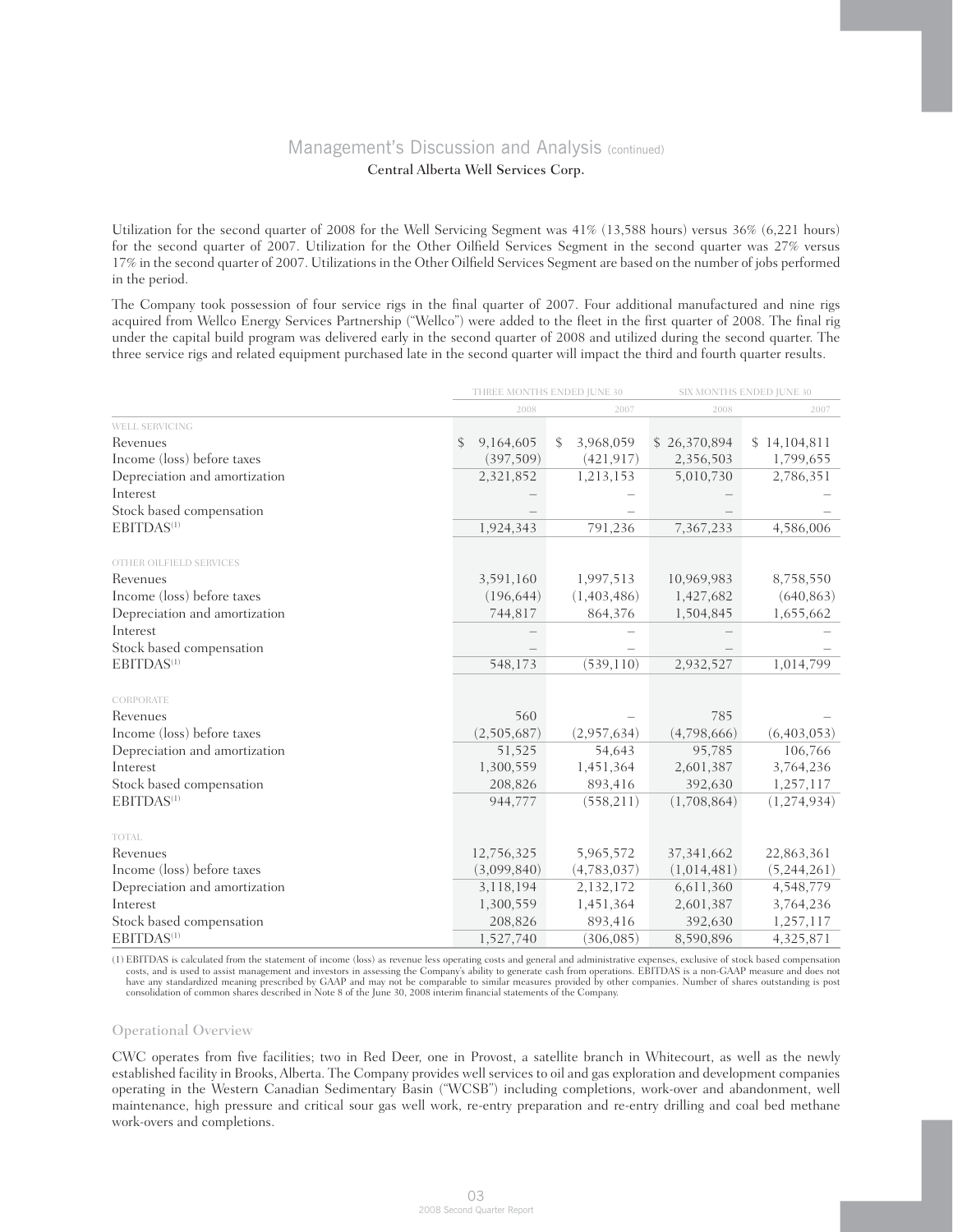The Company has focused on developing its core business of providing service rigs to customers in the WCSB while at the same time developing a number of support services which are also required by its customers. The Company continued to fabricate equipment through the end of 2007 with the final phase of the capital build program completed early in the second quarter of 2008. In addition, nine service rigs and related equipment were acquired from Wellco during the first quarter. Late in the second quarter, three additional service rigs and related equipment along with one operational rig crew were acquired.

As a result of this expansion, the Company now operates the following fleet of equipment within the WCSB:

| UNITS OPERATING AT END OF PERIOD | 2008           |                | 2007        |                     |                |          |  |  |
|----------------------------------|----------------|----------------|-------------|---------------------|----------------|----------|--|--|
|                                  | <b>IUNE 30</b> | MARCH 31       | DECEMBER 31 | <b>SEPTEMBER 30</b> | <b>IUNE 30</b> | MARCH 31 |  |  |
| Service rigs                     |                |                |             |                     |                |          |  |  |
| Coil units                       |                |                |             |                     |                |          |  |  |
| Snubbing units                   |                |                |             |                     |                |          |  |  |
| Nitrogen tankers & pumpers       |                | <sub>1</sub> 4 |             |                     |                |          |  |  |
| Pressure tanks                   |                |                |             |                     |                |          |  |  |

The Company continues to follow its business plan of operating an equipment fleet which utilizes similar components throughout all units in order to minimize the amount of spare equipment that must be carried as well as the level of inventory that must be held to service the equipment. The Company's commitment to building a modern fleet with leading edge technology continues to stand out in an industry characterized by an ageing equipment infrastructure. As a result, used equipment acquired will undergo necessary rework to bring the rigs up to the Company's high standards as soon as possible following the acquisition.

### Significant Agreements

The Company completed the fabrication of all service rigs through a supply agreement that was in place since 2005. For the last several service rigs being fabricated some of the support equipment was completed outside of this agreement on more favorable terms to the Company. Following the delivery of the final service rig early in second quarter of 2008, the Company has completed its capital build program for 2007 and its commitment under the supply agreement has been fully satisfied.

| (In 000's, except per share data) |                | 2008     |                |          | 2007           |                | 2006                    |                |                |         |  |
|-----------------------------------|----------------|----------|----------------|----------|----------------|----------------|-------------------------|----------------|----------------|---------|--|
| THREE MONTHS ENDING               | O <sub>1</sub> | O2       | Q <sub>4</sub> | Q3       | O <sub>2</sub> | O <sub>1</sub> | O <sub>4</sub>          | O <sub>3</sub> | Q <sub>2</sub> | Q1      |  |
| Revenues                          | \$12,756       | \$24,585 | \$12,574       | \$11,913 | 5,966<br>S.    | \$16,898       | \$13,942                | \$13,289       | 7,635<br>S.    | \$4,931 |  |
| Net income (loss)                 | (3,100)        | 1,771    | 5              | (784)    | (4,310)        | (254)          | (11,506)                | 183            | (762)          | 103     |  |
| EPS: Basic and diluted            | (0.10)         | 0.06     | 0.00           | (0.03)   | (0.15)         | (0.02)         | (1.20)                  | $\Omega$       | (0.07)         |         |  |
| Weighted average Class            |                |          |                |          |                |                |                         |                |                |         |  |
| A common shares                   | 21,502         | 21,532   | 22,533         | 22,663   | 14,427         | 10.468         | 10,437                  | 10,430         | 10.430         | 7,114   |  |
| Weighted average Class            |                |          |                |          |                |                |                         |                |                |         |  |
| B common shares                   | 6,373          | 6,343    | 5,748          | 5,654    | 6,772          |                |                         |                |                |         |  |
| Total weighted average            |                |          |                |          |                |                |                         |                |                |         |  |
| common shares                     | 27,875         | 27,875   | 28,281         | 28,317   | 21,199         | 10.468         | 10.437                  | 10.430         | 10.430         | 7,114   |  |
|                                   |                |          |                |          |                |                |                         |                |                |         |  |
| Total assets                      | 134,120        | 140,868  | 118,465        | 110,762  | 107,107        | 106,675        | 94,798                  | 109,107        | 91,475         | 81,371  |  |
| Long-term debt                    | 45,783         | 49,363   | 29.454         | 20,375   | 15.499         | 58,135         | 16,524                  | 16,938         | 17,183         | 14,041  |  |
|                                   |                |          |                |          |                |                |                         |                |                |         |  |
| Purchase of property,             |                |          |                |          |                |                |                         |                |                |         |  |
| plant and equipment \$            | 4,358          | \$15,543 | \$12,154       | \$5,551  | \$6,770        | \$12,577       | 5,153<br>$\mathbb{S}^-$ | 6,477<br>\$    | \$20.076       | \$9,262 |  |
|                                   |                |          |                |          |                |                |                         |                |                |         |  |

Selected Financial Information

\* EPS and weighted average common shares shown above have been restated for prior periods taking into account the 1:4 basis as consolidation of shares outlined in note 8 of the June 30, 2008 interim financial statements.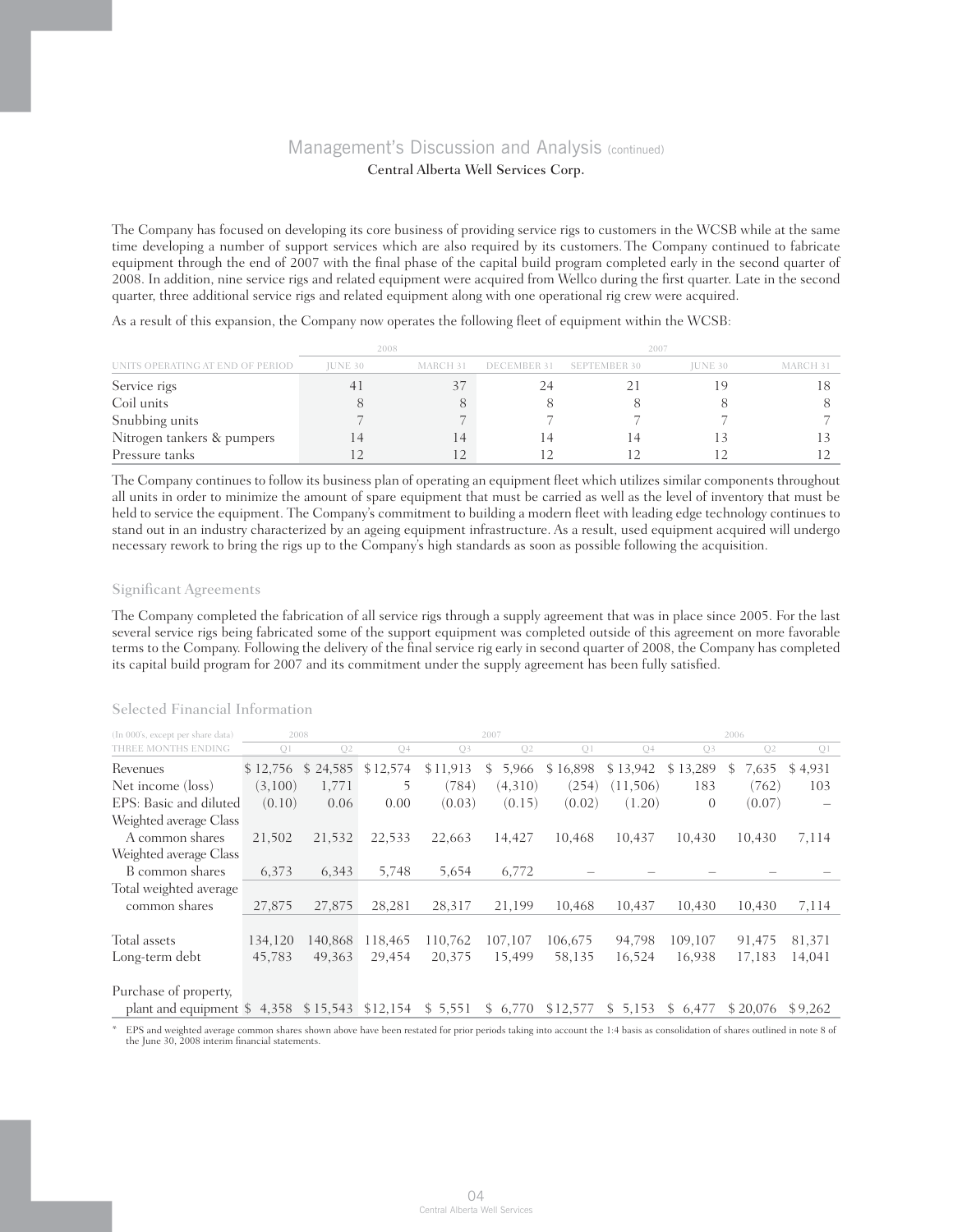The quarterly results of operations have been provided for the first and second quarters of 2008, the four quarters of 2007 and the comparable four quarters of 2006. Year over year revenues increased by \$6.8 million or 114%. This increase is a result of the completion of the capital build initiative that began in 2007. The majority of the revenue increase occurred in the Well Servicing Segment due to increased utilization and larger fleet size.

Capital expenditures include assets under construction at the end of each of the quarters presented. Assets under construction are not depreciated until they are available for use.

Quarterly Review

|                        |                                                | 2008 |                                              |   |                                                            |  |
|------------------------|------------------------------------------------|------|----------------------------------------------|---|------------------------------------------------------------|--|
|                        | THREE MONTHS<br><b>ENDED</b><br><b>JUNE 30</b> |      | SIX MONTHS<br><b>ENDED</b><br><b>JUNE 30</b> |   | <b>TWELVE MONTHS</b><br><b>ENDED</b><br><b>DECEMBER 31</b> |  |
| Wages and benefits     | 1,271,184<br>S                                 | \$   | 2,813,783                                    | S | 3,543,554                                                  |  |
| Bad debts (recoveries) | 103,464                                        |      | 123,463                                      |   | (3,489)                                                    |  |
| Office                 | 174,020                                        |      | 324,949                                      |   | 569,544                                                    |  |
| Facility               | 348,262                                        |      | 696,736                                      |   | 1,095,968                                                  |  |
| Professional fees      | 145,669                                        |      | 368,431                                      |   | 449,437                                                    |  |
| Other administration   | 340,403                                        |      | 787,478                                      |   | 1,133,876                                                  |  |
|                        | 2,383,000                                      |      | 5,114,840                                    |   | 6,788,890                                                  |  |

General and administrative expenditures for the second quarter of 2008 were 18.7% of revenue; an increase from the prior quarter as well as 2007. The increase is a result of administrative staff being added in response to the recent growth of the Company and anticipated growth in the future. The Company believes it has the correct level of support to continue to grow organically and through acquisitions.

Bad debt expense in the second quarter of 2008 relates to a customer that has been experiencing liquidity issues recently causing the Company's management to assess the collectability of the receivable outstanding. During 2007 the Company recorded a net recovery of bad debt expenses.

Interest expense amounted to \$1.3 million including interest paid and amortization of transaction costs calculated using the effective interest method on the various debt instruments the Company utilized during the second quarter of 2008. Year to date interest expense has decreased \$1.2 million year over year which is consistent with the more favorable terms of the refinancing of the debt in the first quarter of 2007.

Capital expenditures of \$4.4 million in the second quarter of 2008 consisted of the acquisition of three service rigs and related equipment and completion of the capital build program initiated in 2007.

Liquidity and Capital Resources

|                                       |              | 2008         |                | 2007                |                    |                               |  |
|---------------------------------------|--------------|--------------|----------------|---------------------|--------------------|-------------------------------|--|
| FOR THE QUARTER ENDED                 | JUNE 30      | MARCH 31     | DECEMBER 31    | <b>SEPTEMBER 30</b> | <b>JUNE 30</b>     | MARCH 31                      |  |
| Working capital                       | \$10,564,151 | \$18,332,475 | 8,230,532<br>S | 10,766,402<br>\$    | \$9,679,652        | \$11,588,974                  |  |
| Working capital net of                |              |              |                |                     |                    |                               |  |
| restricted cash                       | 10,544,151   | 18,312,475   | 7,815,532      | 10,351,402          | 9,264,652          | 11,173,974                    |  |
| Long-term debt                        | 45,783,497   | 49,362,889   | 29,453,660     | 20,374,723          | 15,498,793         | 58,134,623                    |  |
| Shareholders' equity                  | 81,138,385   | 83,843,830   | 81,916,194     | 82,032,188          | 82,550,545         | 37,148,201                    |  |
| Long-term debt to equity              | 0.56         | 0.59         | 0.36           | 0.25                | 0.19               | 1.56                          |  |
|                                       |              |              |                |                     |                    | 2006                          |  |
| FOR THE QUARTER ENDED                 |              |              |                |                     | <b>DECEMBER 31</b> | <b>SEPTEMBER 30</b>           |  |
| Working capital (deficiency)          |              |              |                |                     |                    | \$(27,256,935) \$(23,307,384) |  |
| Working capital (deficiency) – net of |              |              |                |                     |                    |                               |  |
| bridge loan and restricted cash       |              |              |                |                     | 7,330,725          | 6,120,890                     |  |
| Long-term debt                        |              |              |                | 16,523,834          | 16,937,611         |                               |  |
| Shareholders' equity                  |              |              |                | 34,626,065          | 45,578,780         |                               |  |
| Long-term debt to equity              |              |              |                |                     | 0.48               | 0.37                          |  |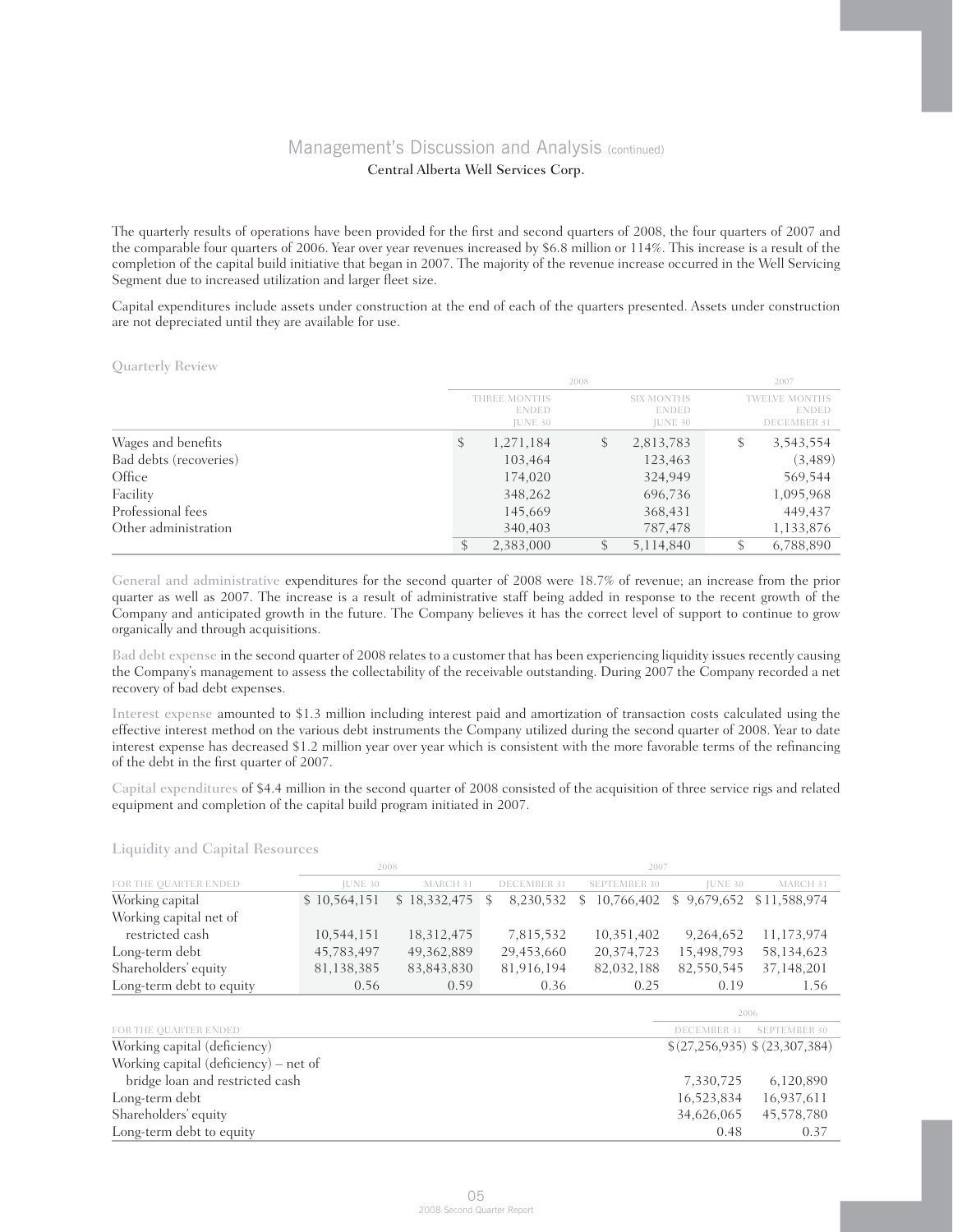Working capital ended the quarter at \$10.5 million net of restricted cash, an increase of \$2.7 million from December 31, 2007 and \$1.2 million year over year.

The decrease in long-term debt of \$3.6 million from the first quarter is a result of repayments being made as the large balance of receivables that accumulated during the busy first quarter were collected. Excess cash was used to pay down the debt balance. The Company was able to repay \$3.6 million of debt while at the same time acquiring \$4.4 million in new equipment during the quarter.

As at June 30, the Company had 21,453,730 Class A common shares and 6,403,531 Class B common shares issued and outstanding.

#### Contractual Obligations

The Company is committed to repayment of its long-term debt in January of 2010, including principal and interest. In addition, the Company has several vehicle leases, building and facility leases, and has recently entered into a lease on a property in Brooks, Alberta.

In the second quarter of 2008, the Company has taken delivery of the final service rig and related equipment under the capital build program initiated in 2007.

### Outlook

The outlook for the last half of 2008 remains optimistic with continued strong oil prices and increased natural gas prices. Producers have increased spending on drilling, completions and work-overs of existing wells, resulting in increased demand for the Company's services which provides optimism for the remainder of 2008 and heading into 2009.

Increased activity in Northern British Columbia and South Eastern Saskatchewan have created an opportunity for CWC to expand geographically through redeployment of equipment into these areas or the addition of new equipment. Comparatively, activity in Alberta has been relatively flat this year, likely as a result of the royalty program recently revised in Alberta, but with sustained pricing on natural gas and deep drilling incentives which have been introduced recently, it is anticipated that producers will begin developing Alberta's natural gas resources through the winter months.

With the opportunities noted above CWC will continue to expand geographically to meet the demands of customers in British Colombia and Saskatchewan. The Company will continue to expand the fleet of service equipment through fabrication of new equipment and possibly through acquisition of companies which offer similar services and equipment to CWC.

### Critical Accounting Estimates

This Management's Discussion and Analysis of the Company's financial condition and results of operations is based on the financial statements which are prepared in accordance with Canadian generally accepted accounting principles (GAAP). The Company's significant accounting policies are discussed in note 4 of the December 31, 2007 annual audited financial statements. The presentation of these financial statements in conformity with Canadian GAAP requires management to make estimates and assumptions that affect the reported amounts of assets, liabilities and the disclosure of contingent liabilities at the date of the financial statements and the reported revenues and expenses during the reporting period. These estimates are based on experience and assumptions that are believed to be reasonable under the circumstances. Although care has been taken, anticipating future events can not be done with certainty, therefore actual results may vary from these estimates over time as more accurate information is available and as the Company's operating environment changes.

Impairment of Long-Lived Assets: Long-lived assets, including property and equipment and intangible assets, comprise a majority of the Company's assets. Management reviews the carrying values of these assets for impairment periodically or whenever events or changes in circumstance indicate that their carrying value may not be recoverable. When this occurs management performs various tests to see if the net carrying value differs from fair value, and if the fair value is less than the carrying value the asset would be considered to be impaired and an impairment loss would be recognized to reduce the asset's carrying value to its estimated fair value.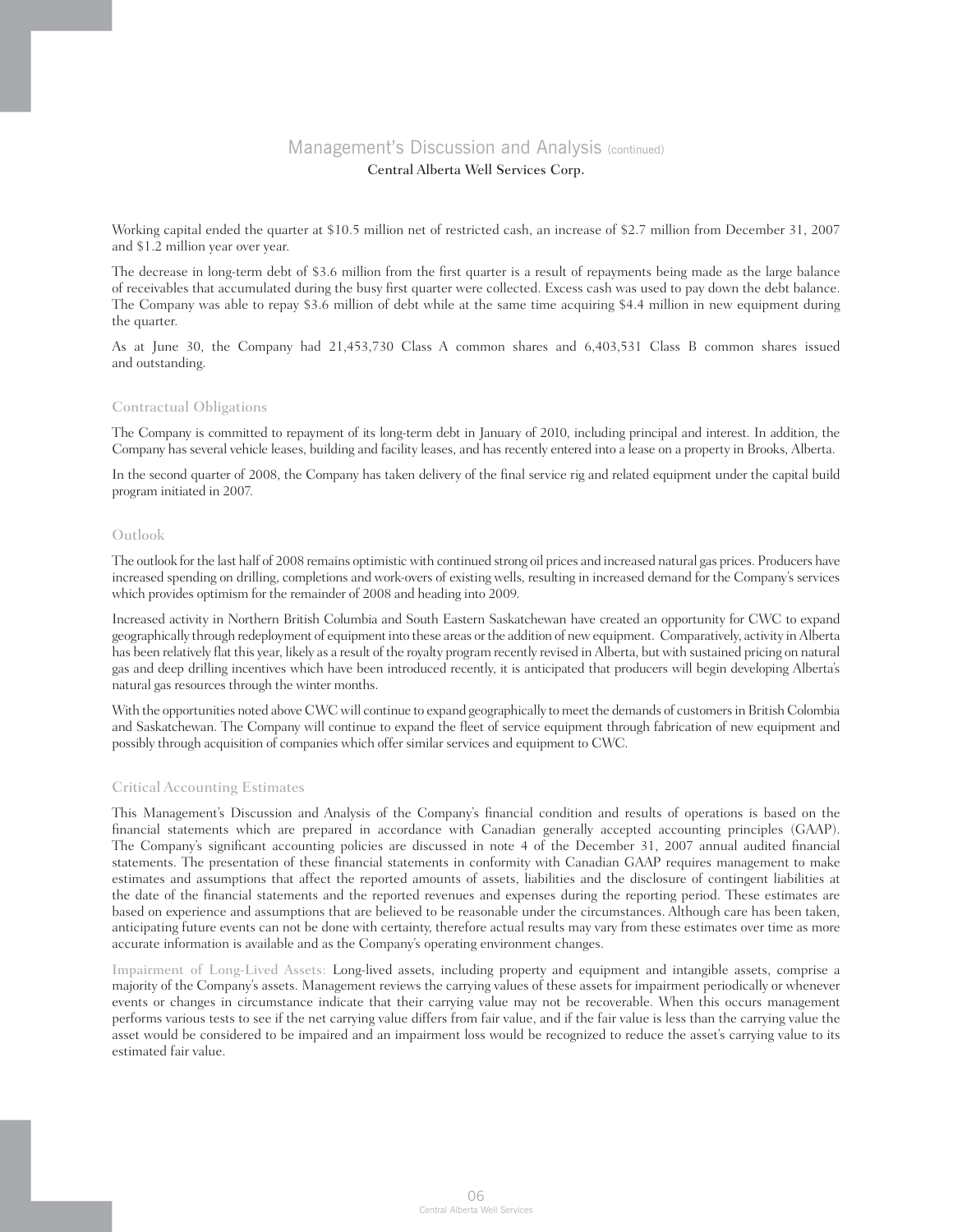Depreciation and Amortization: The Company's property, plant, equipment and intangibles are depreciated and amortized over estimated useful life using both straight line and unit-of-production methods. The estimates may change over time as more useful information becomes available, market conditions shift or other factors change the estimated useful life of the assets.

Stock Based Compensation: Stock based compensation expense associated with the stock-option rights granted to directors and employees is calculated based on assumptions using the Black-Scholes option pricing model to produce an estimate of compensation. This estimate may vary due to changes in the Black-Scholes variables, which include the risk free rate of return, the share price volatility and the rates of forfeiture.

### Risk Management

Business Risk: Activity in the oil and gas industry is subject to a range of external factors that are difficult to actively manage, including resource demand, commodity pricing and climate. The Company plans to mitigate these risks by creating a strong balance sheet and remaining responsive to changes in industry dynamics.

The Company has a comprehensive insurance policy to help safeguard its assets, operations and employees. This is reviewed annually and revised as changes in circumstances warrant.

Credit Risk: The Company's policy is to enter into agreements with customers that are well-established and well-financed within the oil and gas industry reducing credit risk. There is always a risk relating to the financial stability of customers and their ability to pay. Management will continue to periodically asses the credit worthiness of all its customers and views the credit risk on its accounts receivable as normal for its industry.

During the first six months of 2008, in the opinion of the Company, decreased liquidity left a customer with insufficient funds to settle obligations and recent changes in the operations of another customer resulted in increased exposure to credit risk. As a result, bad debt expense of \$123,463 was provided for in the first six months of 2008.

Liquidity Risk: Liquidity risk relates to the risk that the Company will encounter difficulty in meeting its financial obligations. The credit facilities available mature on January 25, 2010. It is the intention of the Company that refinancing will be negotiated at that time should it be required. The Company may be exposed to liquidity risk if it is unable to collect its trade accounts receivable balances in a timely manner, which could in turn impact the Company's long-term ability to meet commitments under its current facilities. In order to manage this liquidity risk, the Company regularly reviews its aged accounts receivable listing to maintain accounts outstanding over 60 days to less than 25 percent of the total balance. In addition, the Company regularly reviews its components of debt to equity to maintain a conservative structure. Finally, in an effort to combat the seasonality of the oilfield business and reduce long-term liquidity risk exposure, the Company regularly reviews its cash availability and whenever the conditions permit, the excess cash is applied to the debt outstanding.

Market Risk: Market risk is comprised of interest rate risk and foreign currency risk. The Company's exposure to financial market risk is limited since there are no significant financial instruments which will fluctuate as a result of changes in market prices.

Foreign Currency Risk: Foreign currency risk arises from the fluctuations in foreign exchange rates and the degree of volatility of these rates relative to the Canadian dollar. The Company is not significantly exposed to foreign currency risk.

Interest Rate Risk: The Company manages its exposure to interest rate fluctuations through the issuance of a combination of variable and fixed rate borrowings.

Supplier Risk: The Company has a large portion of its service rig and associated equipment manufactured by a single provider. While this arrangement provides certain market advantages, it also exposes the Company to potential short-term vulnerability if this supplier experiences unusual production disruptions or labour disputes.

Seasonal and Weather Risk: Seasonal factors and unexpected weather patterns may lead to reduced oil and gas exploration activity and corresponding declines in the demand for the Company's services during various times of the year.

Competitive Conditions: The operating climate within the Western Canadian Sedimentary Basin is very competitive, resulting in fluctuations of price and utilization rates. The Company attempts to mitigate these risks by creating a good working relationship with its customers and focusing on longer term contracts.